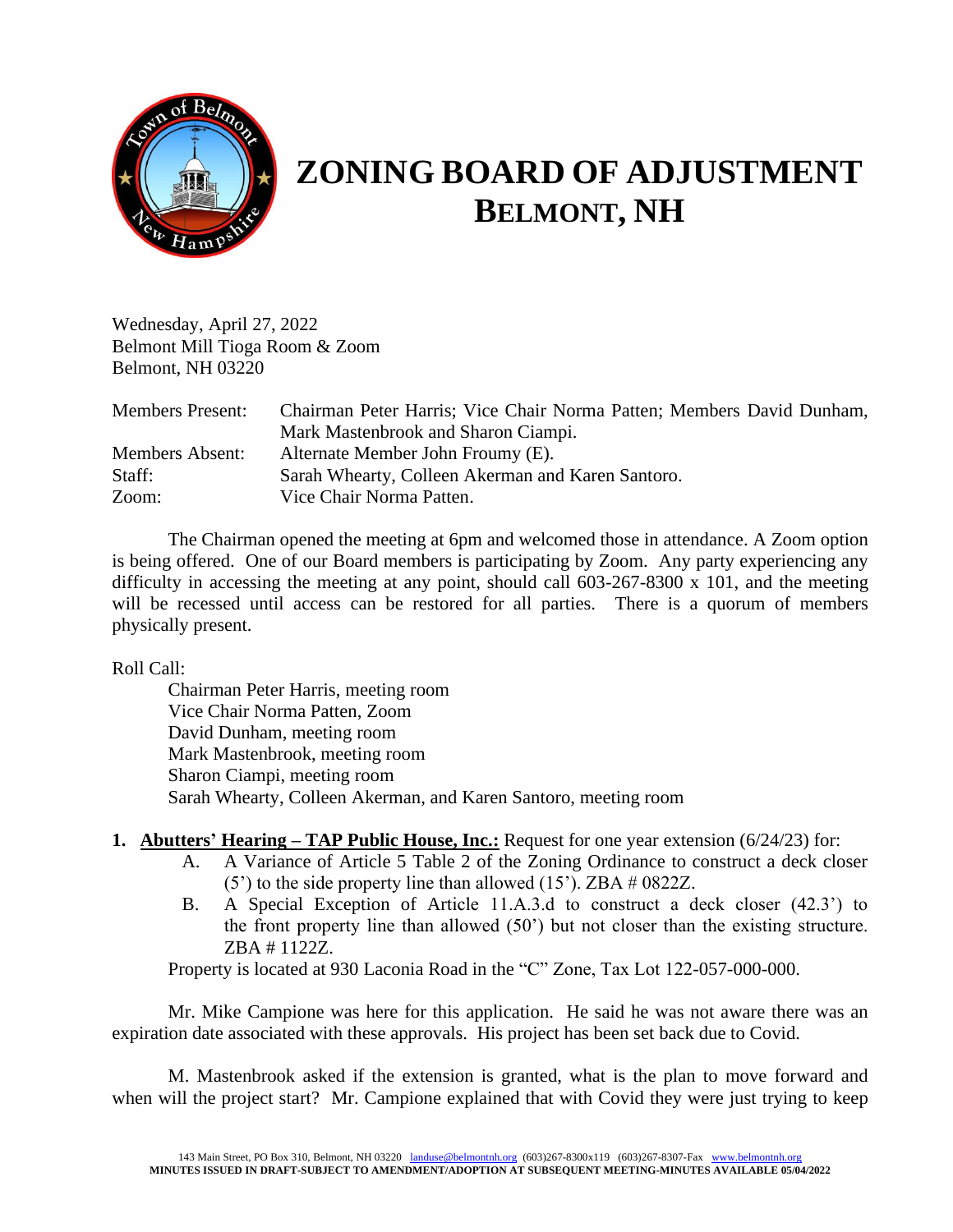the doors open. Their lease was up for renewal and they made a deal with the owner to construct more parking. They have been approved for the Variance but still need to get Site Plan approval for the deck.

P. Harris asked if there had been any changes in the ordinance. S. Whearty said no.

The members who viewed the site were: P. Harris, M. Mastenbrook, and D. Dunham.

The Chairman opened the hearing to public comment and noted there were no abutters present. There being no questions or comments the Chairman closed the public hearing.

# **Board's Action – TAP Public House, Inc.:**

**MOTION:** M. Mastenbrook moved to grant a one-time, one-year extension of applications #08-22Z and #11-22Z to 6/24/2023. The applicable terms of the Ordinance have not changed since the original approval. The characteristics of the lot and its surroundings have not changed in any way that would cause the initial review and action to be invalid. All of the conditions of the initial approval shall remain in place. The Ordinance does not allow for subsequent extension of this approval.

> The motion was seconded by N. Patten and carried. Roll Call: P. Harris - Aye, N. Patten - Aye, D. Dunham - Aye, M. Mastenbrook - Aye, and S. Ciampi - Aye. (5-0)

# **2. Abutters' Hearing – Donald Quinn for Winnisquam Beach Association:** Request for two Variances of Zoning Ordinance:

- A. Of Article 8.B.9.f.1.a to add a manufactured unit closer (15.1') to an unrelated structure (porch) than allowed (20'). ZBA # 0922Z.
- B. Of Article 8.B.9.f.2 to add a concrete slab closer (11.9') to an unrelated structure (shed) than allowed (20'). ZBA # 1022Z.

Property is located at 11 Dove Terrace in the "RS" Zone, Tax Lot 117-015-000-054.

Mr. Donald Quinn was present for this application.

Mr. Quinn explained they bought the property 8 months ago with the intention of putting a new trailer in the space. They decided on the same location east to west, but north to south is longer than the previous trailer. With the investment in the new trailer, they decided to put a slab under the trailer with an extension of 10 feet in the back for kayaks and fire wood. The slab is larger than the trailer. Mr. Quinn distributed letters from his abutters stating they have no issues with the proposal.

Mr. Quinn said this will be a similar use as when they purchased the lot. It is going to be used for seasonal camping and boating and is not different than what is already there.

N. Patten stated this will be an improvement to the lot.

The Chairman stated the following definition will be used to determine if the applications before the Board tonight have a regional impact. He explained that in order to provide timely notice, provide opportunities for input and consider the interests of other municipalities, the Board shall act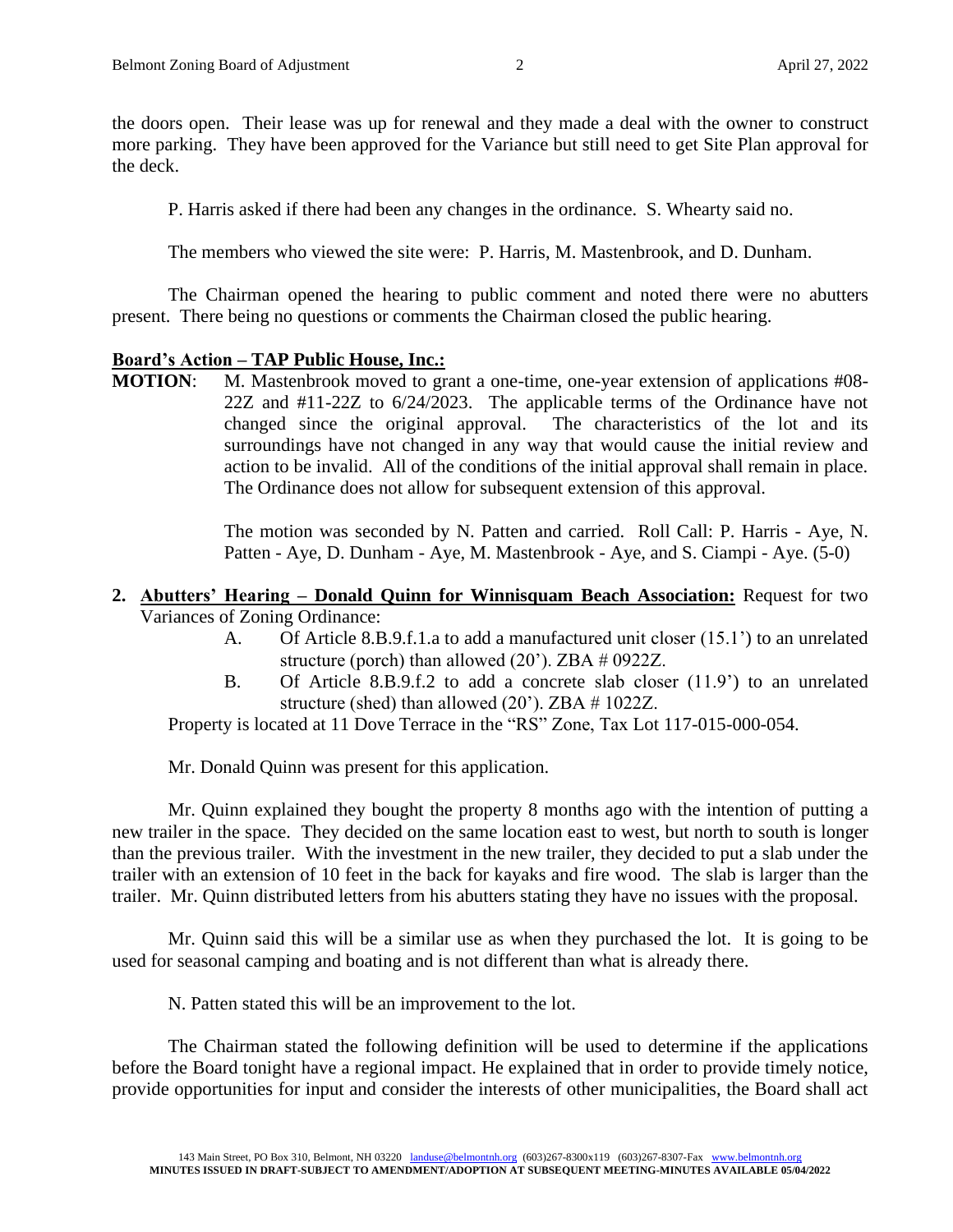to determine if the development has a potential regional impact as defined by RSA 36:55. Impacts may include, but are not limited to: relative size or number of dwelling units as compared with existing stock; proximity to the borders of a neighboring community; transportation networks; anticipated emissions such as light, noise, smoke, odors, or particles; proximity to aquifers or surface waters which transcend municipal boundaries; shared facilities such as schools and solid waste disposal facilities.

**MOTION:** P. Harris moved that the proposal does not have a potential regional impact.

The motion was seconded by M. Mastenbrook and carried. Roll Call: P. Harris - Aye, N. Patten - Aye, D. Dunham – Aye, M. Mastenbrook - Aye, and S. Ciampi - Aye. (5-0)

The Chairman noted the Departmental Responses from the Staff Report. The Code Enforcement Officer is concerned about the closeness of the structures but there were no other responses or comments.

D. Dunham asked where the propane tank is going to be. Mr. Quinn answered it would be on the slab in the back. M. Mastenbrook asked for confirmation they are proposing the tank be located between two structures. Mr. Quinn said yes, between the shed and the trailer.

M. Mastenbrook commented the Board is cautious of approving things because of space issues. Usually there is a trailer still onsite so members can get a feel for the distances, but this lot is already empty. The Board considers whether moving a structure a few feet away to make it legal is a possibility; such as if it is 23' on one side and 17' on the other, could it be moved 3' to prevent the issue. He is concerned about the propane tank between the two structures, but will leave that for Code Enforcement.

M. Mastenbrook asked for clarification on the size of the unit. If it is 8' by 40' that is only 320sf. Mr. Quinn replied that there are bump outs that increase the size beyond 320sf. M. Mastenbrook asked if the shed is staying where it is. Mr. Quinn responded yes. He said there is 23' on one side and 15' on the other. This is a condo association. As people upgrade, they are going to require this type of Variance because of the lot size. He said he also reviewed previous agendas. Everyone abuts the right side of the site so they can enjoy some open space. What he is asking for is not different than what is there now, or what future people will want. M. Mastenbrook said it meets the hardest part of the Variance. S. Whearty clarified that the individual sites are not considered "lots" with setbacks. All of the setbacks have to do with structures. She also noted that the unit was not shifted to allow the applicant to utilize the existing hookups from the previous trailer. Mr. Quinn said it is a challenge to do anything new. He indicated the location of the unit on the plan for Board members.

P. Harris remarked that this association has been around for a long time and improvements are slowly being made. If this application proceeds forward, the Board is interested in health, safety and welfare. Many units have been upgraded which is a great safety factor. When it gets crowded and there are fires it could cause serious problems. A lot of the advice the Board follows comes from the professionals in our Town, and the Fire Department had no concern with this application.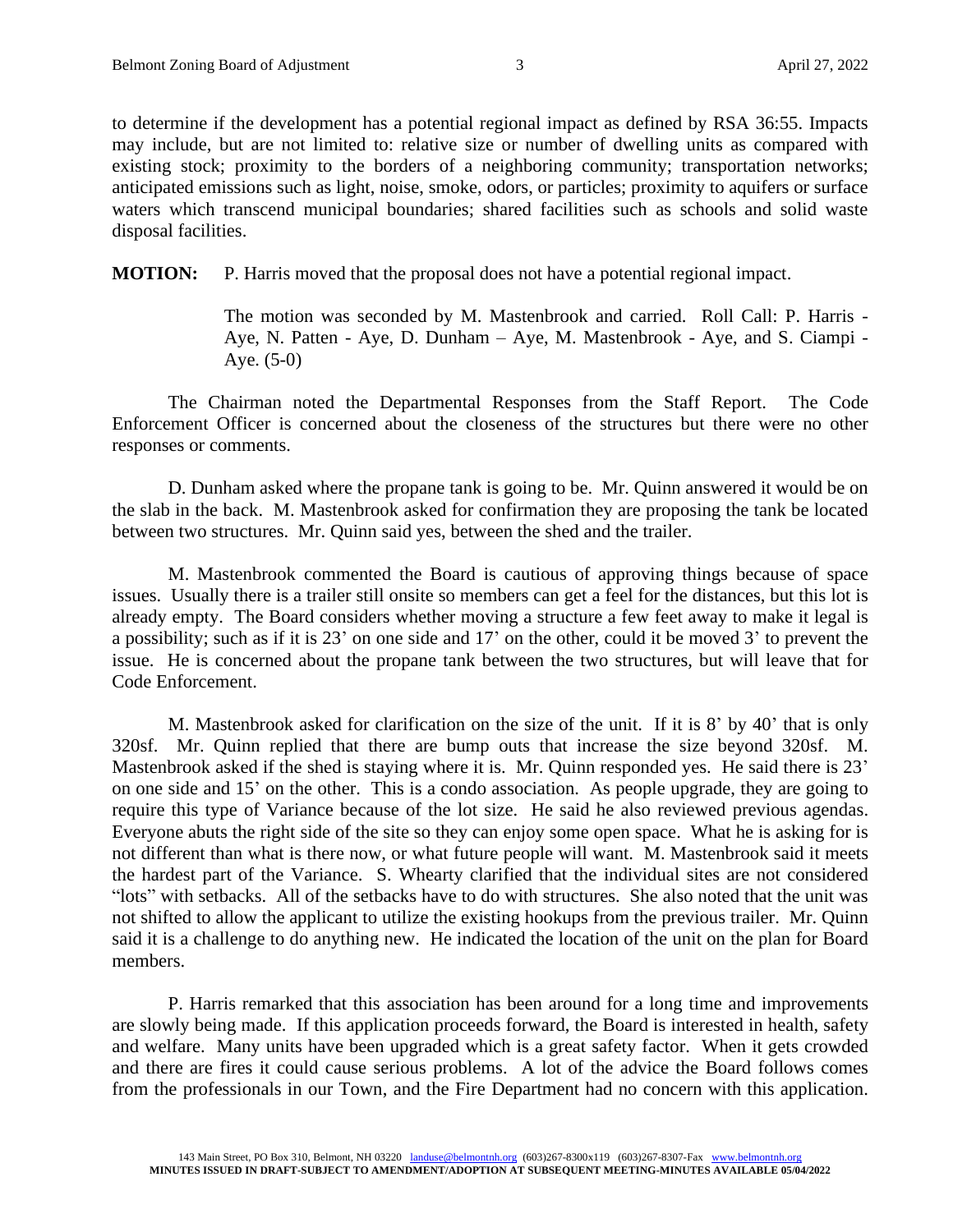They worry more about second stories. There are plenty of pictures and good information to make an informed decision.

N. Patten questioned if the proposal is only for a slab with no roof. Mr. Quinn stated there is no roof and no awnings. N. Patten suggested any motion for this application include a condition that this area does not become enclosed.

M. Mastenbrook asked if this is a park model unit. Mr. Quinn answered that it is a "destination trailer" not a park model. It has a rubber roof. He said he has no problems with not enclosing the area and it is not his intention to do so.

Mr. Quinn mentioned that he is concerned about safety as well and worried about keeping traffic safe by not parking on the road. That is why he placed his unit 17' from the road, to allow enough room for parking.

The Chairman opened the hearing to public comment and noted there were no abutters present. There being no questions or comments the Chairman closed the public hearing.

S. Whearty advised separate motions for the Variances. M. Mastenbrook explained that he was down in the area and the lot is cleared. It is one of the bigger lots in the area. What is being proposed is legitimate and fits in with the neighborhood. Everything around it is the same. It looks like this site will have more room between everything than a lot of the neighbors.

#### **Board's Action – Donald Quinn for Winnisquam Beach Association:**

**MOTION:** M. Mastenbrook moved to grant approval of a Variance of the Zoning Ordinance, Article 8.B.9.f.1.a to add a manufactured unit closer (15.1') to an unrelated structure (porch) than allowed (20') as it meets all the criteria.

- 1. The Variance will not be contrary to the public interest because the lot is a very small, nonconforming lot and they are limited to where they can put a unit. The proposal will not alter the character of the neighborhood.
- 2. The spirit of the ordinance is observed because this is a private campground condominium on a nonconforming lot. It is similar to what everyone else in the area has adopted. There are no health, safety or welfare dangers. This proposal will not change the character of the neighborhood. It is a limited lot and granting the Variance will not cause a danger to the public.
- 3. Substantial justice will be done because denial would be an unfair burden on the applicant that is not outweighed by the gain to the public. The applicant has a right to use the residential lot for a residential use.
- 4. The Variance would not diminish the value of surrounding properties because the proposal will increase the value of surrounding properties and the new unit will be safer and up to code.
- 5. Owing to special conditions of the property, that distinguish it from other properties in the area, denial of the Variance would result in unnecessary hardship because of the following: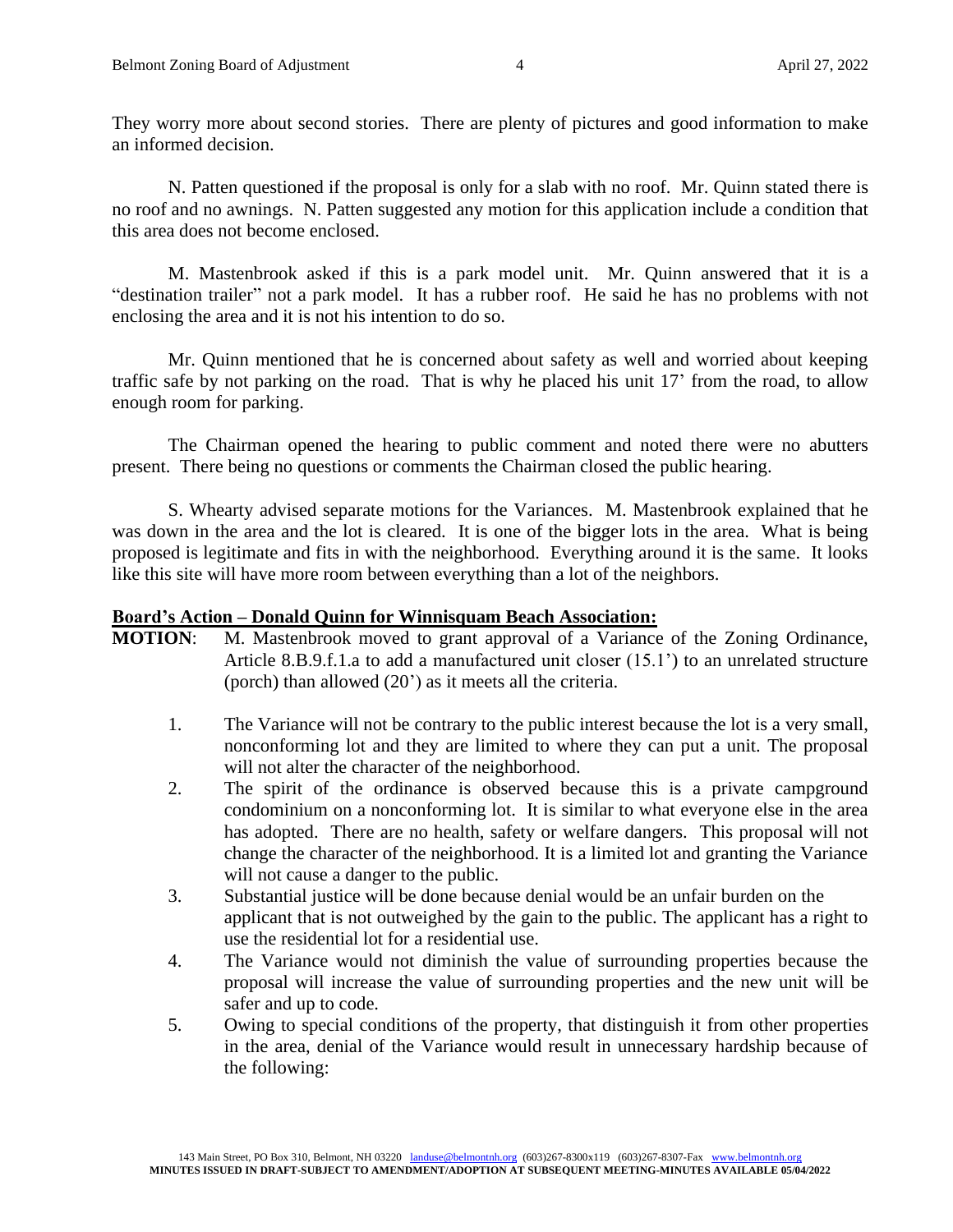- a. no fair and substantial relationship exists between the general public purpose of the ordinance provision and the specific application of that provision to the property because the property was subdivided to create a lake community with small lots.
	- and
- b. the proposed use is a reasonable one because a residential use in a residential area is reasonable.
- 6. Additional conditions:
	- A. No other structures or additions (incl. decks, porches, landings, etc.) that do not meet setbacks are allowed by this approval.
	- B. For reduced setbacks between structures, no fuel source or accessory structure shall be placed between the structures.
	- C. All representations made by the applicant during the public hearing are incorporated as a condition of this approval.
	- D. The applicant and owner are solely responsible to comply with the approved plan and conditions of approval. Contractors should be sufficiently warned regarding same.
	- E. Approval expires on 4/27/24 if use is not substantially acted on and if an extension is not granted. Approval also expires if use ceases for more than two years.
	- F. No roof type enclosures shall be added without Zoning Board approval.
	- G. Submit final plan sets (3 paper, 1 reduced). Submit one copy for approval prior to submitting all required copies. Make the following changes/corrections:
		- i. Label the distance from the western-most bump out of the proposed unit to the closest point of the unrelated unit on site 55.
		- ii. Add a legend to identify hatches.
		- iii. Add labels to identify existing versus proposed and open versus enclosed porches.

The motion was seconded by D. Dunham and carried. Roll Call: P. Harris - Aye, N. Patten - Aye, D. Dunham - Aye, M. Mastenbrook - Aye, and S. Ciampi - Aye. (5-0)

- **MOTION**: M. Mastenbrook moved to grant approval of a Variance of the Zoning Ordinance Article 8.B.9.f.2 to add a concrete slab closer (11.9') to an unrelated structure (shed) than allowed (20') as it meets all the criteria.
	- 1. The Variance will not be contrary to the public interest because the lot is a very small, nonconforming lot and they are limited to where they can put a unit. The proposal will not alter the character of the neighborhood.
	- 2. The spirit of the ordinance is observed because this is a private campground condominium on a nonconforming lot. It is similar to what everyone else in the area has adopted. There are no health, safety or welfare dangers. This proposal will not change the character of the neighborhood. It is a limited lot and granting the Variance will not cause a danger to the public.
	- 3. Substantial justice will be done because denial would be an unfair burden on the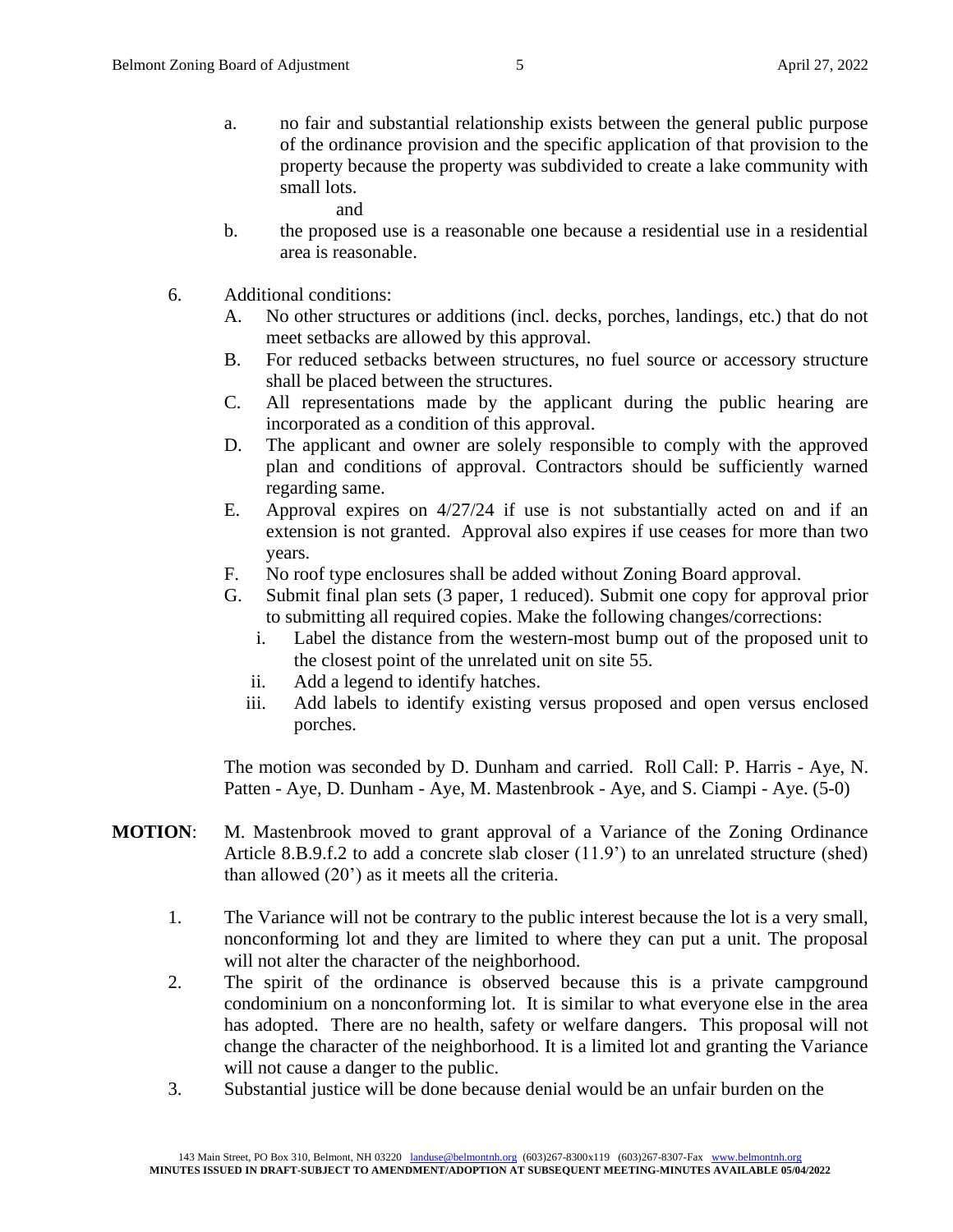applicant that is not outweighed by the gain to the public. The applicant has a right to use the residential lot for a residential use.

- 4. The Variance would not diminish the value of surrounding properties because the proposal will increase the value of surrounding properties and the new unit will be safer and up to code.
- 5. Owing to special conditions of the property, that distinguish it from other properties in the area, denial of the Variance would result in unnecessary hardship because of the following:
	- a. no fair and substantial relationship exists between the general public purpose of the ordinance provision and the specific application of that provision to the property because the property was subdivided to create a lake community with small lots.
		- and
	- b. the proposed use is a reasonable one because a residential use in a residential area is reasonable.
- 6. Additional conditions:
	- A. No other structures or additions (incl. decks, porches, landings, etc.) that do not meet setbacks are allowed by this approval.
	- B. For reduced setbacks between structures, no fuel source or accessory structure shall be placed between the structures.
	- C. All representations made by the applicant during the public hearing are incorporated as a condition of this approval.
	- D. The applicant and owner are solely responsible to comply with the approved plan and conditions of approval. Contractors should be sufficiently warned regarding same.
	- E. Approval expires on 4/27/24 if use is not substantially acted on and if an extension is not granted. Approval also expires if use ceases for more than two years.
	- F. No roof type enclosures shall be added without Zoning Board approval.
	- G. Submit final plan sets (3 paper, 1 reduced). Submit one copy for approval prior to submitting all required copies. Make the following changes/corrections:
		- i. Label the distance from the western-most bump out of the proposed unit to the closest point of the unrelated unit on site 55.
		- ii. Add a legend to identify hatches.
		- iii. Add labels to identify existing versus proposed and open versus enclosed porches.

The motion was seconded by D. Dunham and carried. Roll Call: P. Harris - Aye, N. Patten - Aye, D. Dunham - Aye, M. Mastenbrook - Aye, and S. Ciampi - Aye. (5-0)

**3. Abutters' Hearing – Route 106 Realty Trust:** Request for a Variance of Article 4, Section I.4.g of the Zoning Ordinance to allow billboards with offsite advertising (pre-existing nonconforming use). Property is located at 54 Peggy Drive in the "C" Zone, Tax Lot 210-017-000-000, ZBA # 1222Z.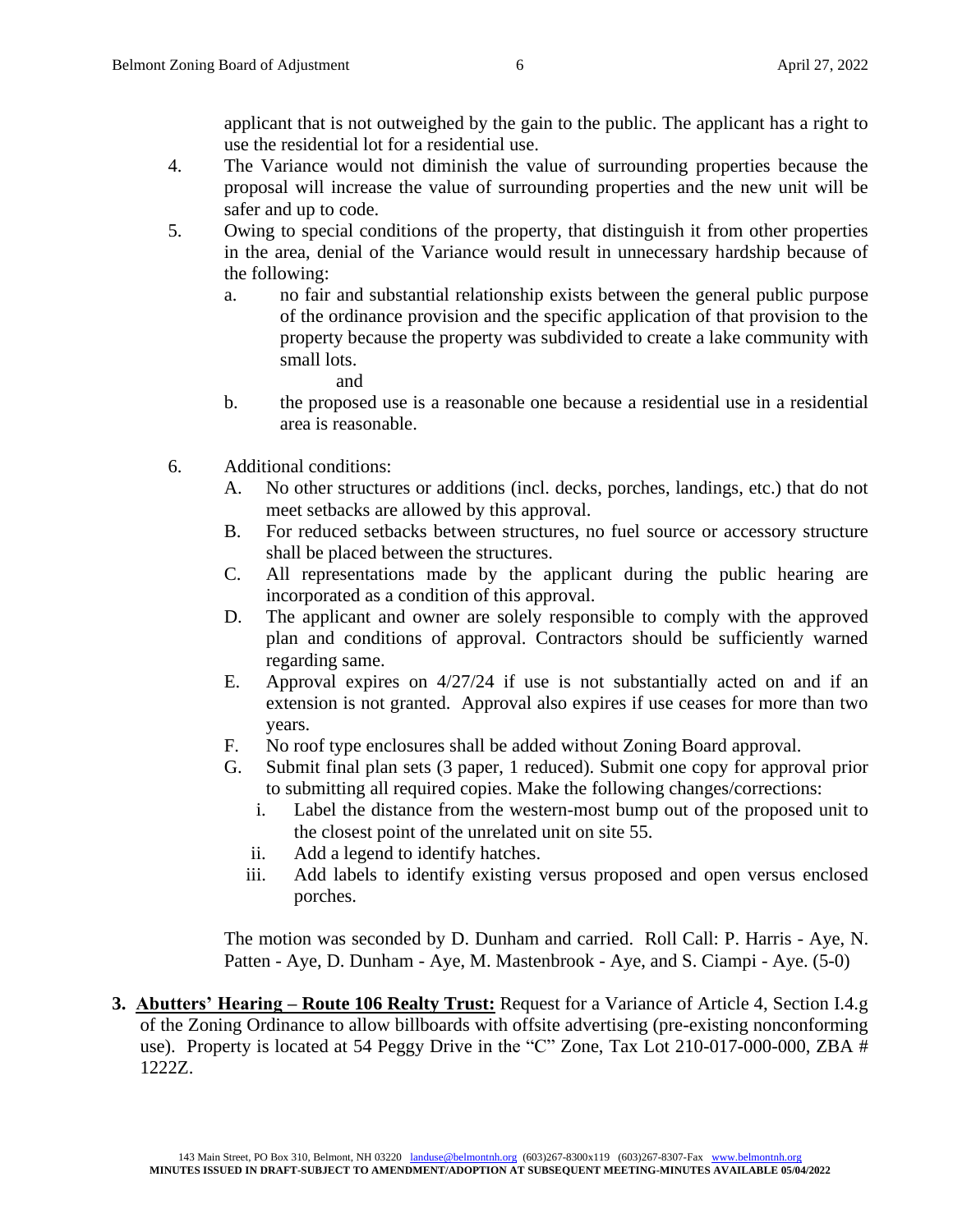Mr. Jon Rokeh was present for this application.

Mr. Rokeh explained this location was approved for a residential house in the Commercial Zone because there was no way to develop the property commercially. At the end of the ZBA meeting for that approval, they realized they should have applied for a Variance to keep the preexisting, nonconforming use of the billboards. Since the use of the property was changed, a second Variance is needed. The billboards are close to 100' lower than the existing house and they are completely unrelated. There are no other uses on the property. The billboards have been there for a long time, and they are asking for a Variance to allow them to stay as is.

M. Mastenbrook countered that last time the applicant received a Variance to put a residential home in a Commercial Zone, but now they want the lot to remain commercial by keeping the billboards. He is not sure how to do this. When looking at the land, the topography is horrible. But an approval could open pandora's box for having commercial and residential uses on the same lot. He questioned what would happen if this was a flat lot. He is trying to understand what the hardship is to allow the billboards to be kept with a residential use on the lot.

Mr. Rokeh said the hardship is that the billboard is pre-existing. It is not likely to create a precedent because billboards can't be installed now. He explained the existing lot is the result of multiple lots that were merged together. The billboard and the single-family home were on multiple lots, but they were merged and it created a problem. If the lots were not merged, there would not be an issue. The only way to continue to go forward might be to create a subdivision to have the billboard on its own lot. He shared that Mr. Mitchell would likely abandon the house approval and continue to use the billboards if he cannot obtain this Variance. If the house is not acted on within two years, the approval expires and the lot would continue to be used as a vacant lot with billboards. They did not realize the billboards would be taken away with the house approval. They thought the grandfathered billboards could stay in place, but part of the conditions for the house approval were to remove the billboards. If they had known in advance, they would have applied for both Variances at the same time in order to keep the billboards in place.

P. Harris had questions about the grandfathered rights for the billboards. There was discussion about the current guidance Staff has received from Legal counsel with regards to preexisting nonconforming uses. Mr. Rokeh said there were questions about the pre-existing use, and if they were not modified or changed would they need to be removed. S. Whearty confirmed that because the initial Variance for the single-family home made the lot more nonconforming, it was a modification of a nonconformity and a Variance is required for the billboards to remain.

P. Harris said they are concerned about the effects of billboards, and Route 3 is a major concern. It is hard to have a pre-existing sign that has no effect on traffic or visibility torn down. He thinks it is creating more of a hardship than it needs to. M. Mastenbrook observed that this problem exists because a residential use was allowed in a Commercial Zone.

S. Whearty announced there does not appear to be anything in the sign ordinance that would prevent putting up an electronic sign on the billboard. What is on the billboard can be changed.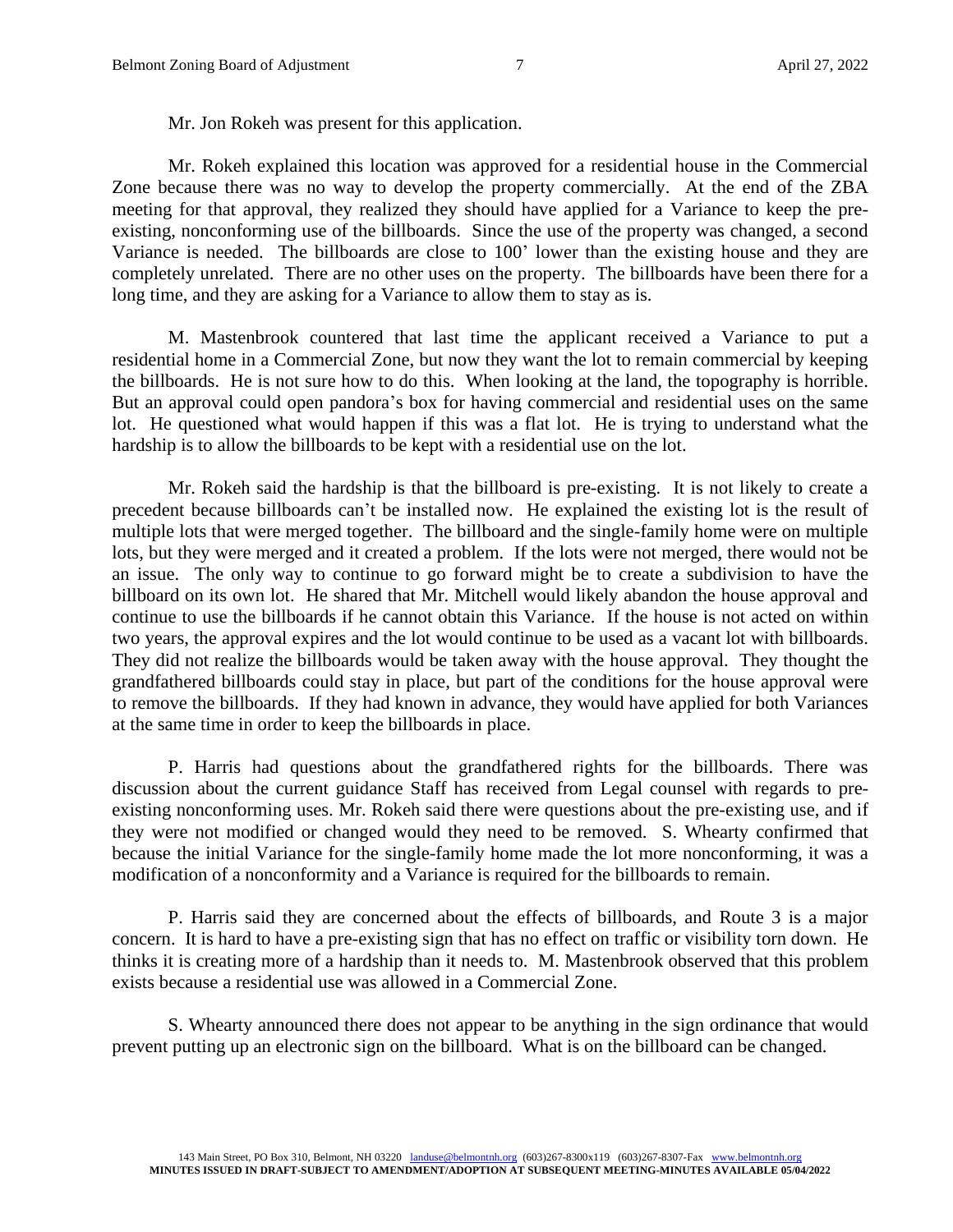The Board discussed that the property is pretty useless the way it is. In good faith, they approved the application for the house. This lot has steep slopes that can't be built on. They are trying to find a way to make something work. Mr. Rokeh maintained that the billboards were originally a grandfathered use but they need a Variance to keep them.

S. Ciampi asked if the billboards are not approved, will the building plans be abandoned. Mr. Rokeh responded yes. The billboard is a long-term use and Mr. Mitchell does not want to jeopardize the billboard use because it can't be put back once it is gone. They went into things with the assumption that the billboards were grandfathered when they applied for the house. If they knew the billboards would need to be removed, they would not have moved forward with the application for the house.

P. Harris said there is a concern about setting a precedent. He would be opposed to adding a billboard, but these are existing billboards. Mr. Rokeh countered that he does not feel this could set a precedent with a billboard and house on the same lot because off-site advertising is no longer allowed. M. Mastenbrook replied that is unless they are presented with the same scenario. D. Dunham asked if a subdivision could be done to make the problem go away. S. Ciampi acknowledged she is having a difficult time making a decision. She asked about the hardship. Mr. Rokeh stated the hardship will be to lose a major part of the property's defining factor for the whole time it has been owned; the billboards. If Mr. Mitchell can't keep them, the defining part of the property will be lost. They are a huge part of his business model for residual income. D. Dunham asked if the proposed house is on speculation. Mr. Rokeh answered no, it is a personal residence for Mr. Mitchell.

S. Whearty observed that when considering a hardship, it can't be an applicant-created hardship; whether it be the house or the merger of the lots. A hardship can't be created to then allow more noncompliance. M. Mastenbrook asserted that an argument for a hardship is the topography. The land can't be subdivided to have anything else up there. Mr. Rokeh proposed that if Mr. Mitchell wanted to try to do a subdivision it would probably not be allowed due to buildable areas and steep slopes. The Board asked about the criteria for granting or denying the Variance.

S. Whearty explained that New Hampshire Municipal Association says when defining a hardship for a Variance, one of the pieces is a zoning restriction that interferes with reasonable use of the property. This property was just approved for a residential use of a house, and that is a reasonable use of the property.

D. Dunham stated there will be no additional visual impacts to anything in the area. It will not increase the impact on Route 106 and it will not impact the proposed house. The ordinance exists to prevent billboards from doing things like that, but this billboard exists now. Mr. Rokeh suggested it is the perfect location because they are off the road and not in your face. There is no way to do multiple structures or subdivide this property.

Mr. Rokeh said Mr. Mitchell is trying to develop the property and turn it into something dramatically better for Belmont for taxes. Finances are not a hardship or a benefit. In terms of a Variance, the special conditions that distinguish it are because there is no relationship that exists that limits the creation of new signs for off-site advertising. This limits implementation. There is no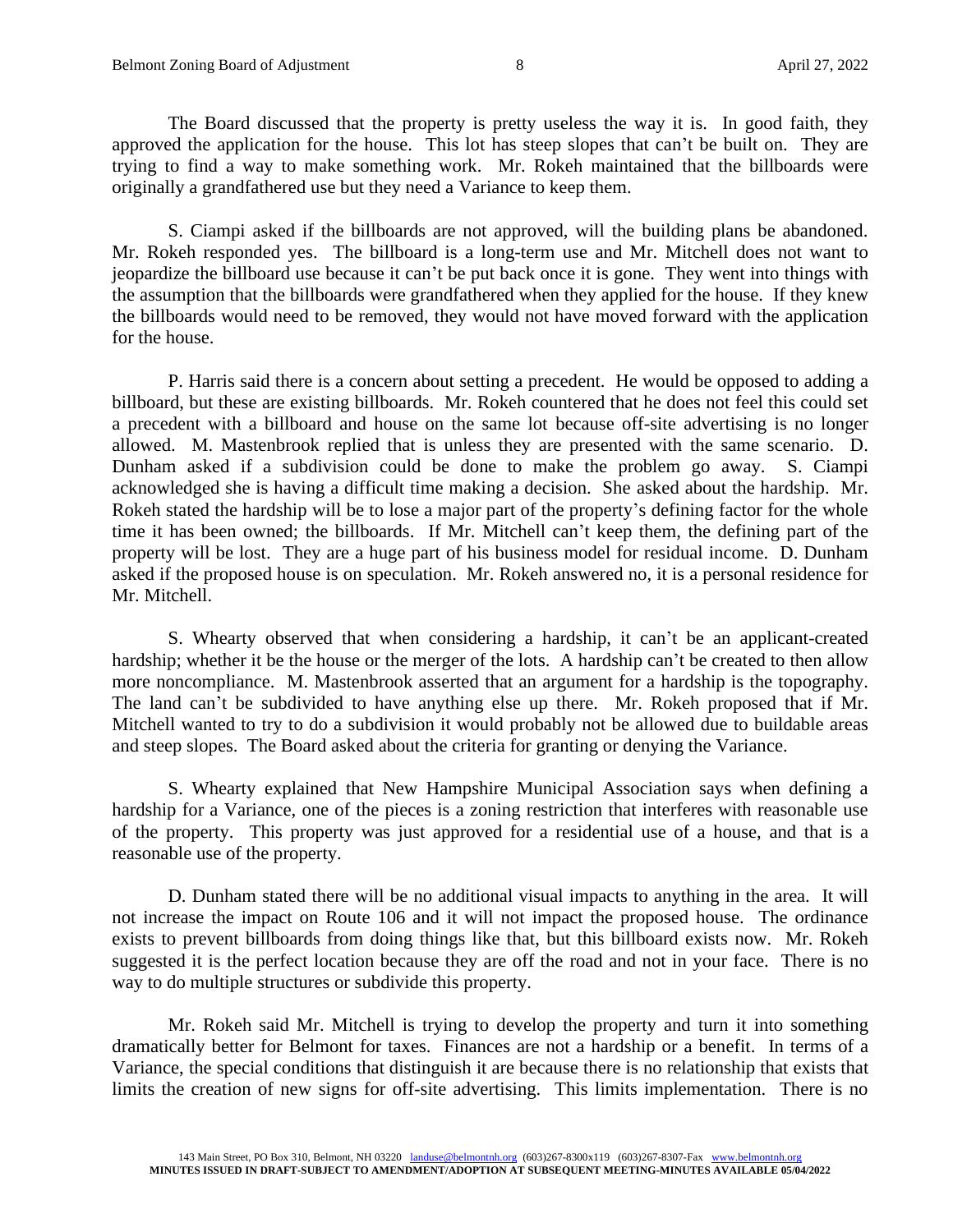expansion proposed for these billboards. It is a reasonable use because they have been in place "forever" and allowing them to remain is not unreasonable. D. Dunham observed that the signs will be remaining one way or the other.

M. Mastenbrook asked about grandfathering. S. Whearty stated that if something existed prior to zoning, it can more or less stay the same. It can't be made bigger, or have the position or location changed. This Variance is necessary because of the previous Variance for the house. If this lot was developed as a commercial use the billboards could have stayed, but because it is more nonconforming it needs a Variance. If the billboards were knocked down, they would have two years to rebuild in the same footprint. They could build other accessory buildings permitted in the Commercial Zone, with only a building permit and no need to come before any other Boards. Mr. Rokeh declared that any new buildings would be related to the residential use at this point.

S. Whearty clarified that building on this lot cannot be restricted as a condition of granting this Variance.

Mr. Rokeh maintained he does not think this would set any precedent because it is a unique lot. Staff told them the billboards would need to be removed. N. Patten asked if billboards are allowed in a Commercial Zone. S. Whearty and J. Rokeh explained they are not allowed at all. S. Whearty said they are prohibited because it is off-site advertising. That is only allowed for complexes like the mall. Off-site advertising is prohibited by zoning. There was discussion about the existing billboards on Route 106. S. Whearty said if the uses of those properties change to a nonconforming use, the billboards would need to be removed.

**MOTION:** M. Mastenbrook moved that the proposal does not have a potential regional impact.

The motion was seconded by S. Ciampi and carried. Roll Call: P. Harris - Aye, N. Patten - Aye, D. Dunham - Aye, M. Mastenbrook - Aye, and S. Ciampi - Aye. (5-0)

The Chairman opened the hearing to public comment and noted there were no abutters present. There being no questions or comments the Chairman closed the public hearing.

### **Board's Action – Route 106 Realty Trust (Tax Lot 210-017-000-000):**

- **MOTION**: N. Patten moved to grant approval for a Variance of Article 4, Section I.4.g of the Zoning Ordinance to allow billboards with offsite advertising (pre-existing nonconforming use).
	- 1. The Variance will not be contrary to the public interest because the existing billboards have been in place for numerous years and are located off of state highway 106. There is no detriment to the public interest for the billboards to remain in place.
	- 2. The spirit of the ordinance is observed because the ordinance is to limit the creation of signs that advertise for an "off-site use". The existing billboards were put in place prior to this restriction and no additional size or expansion is proposed to the existing condition.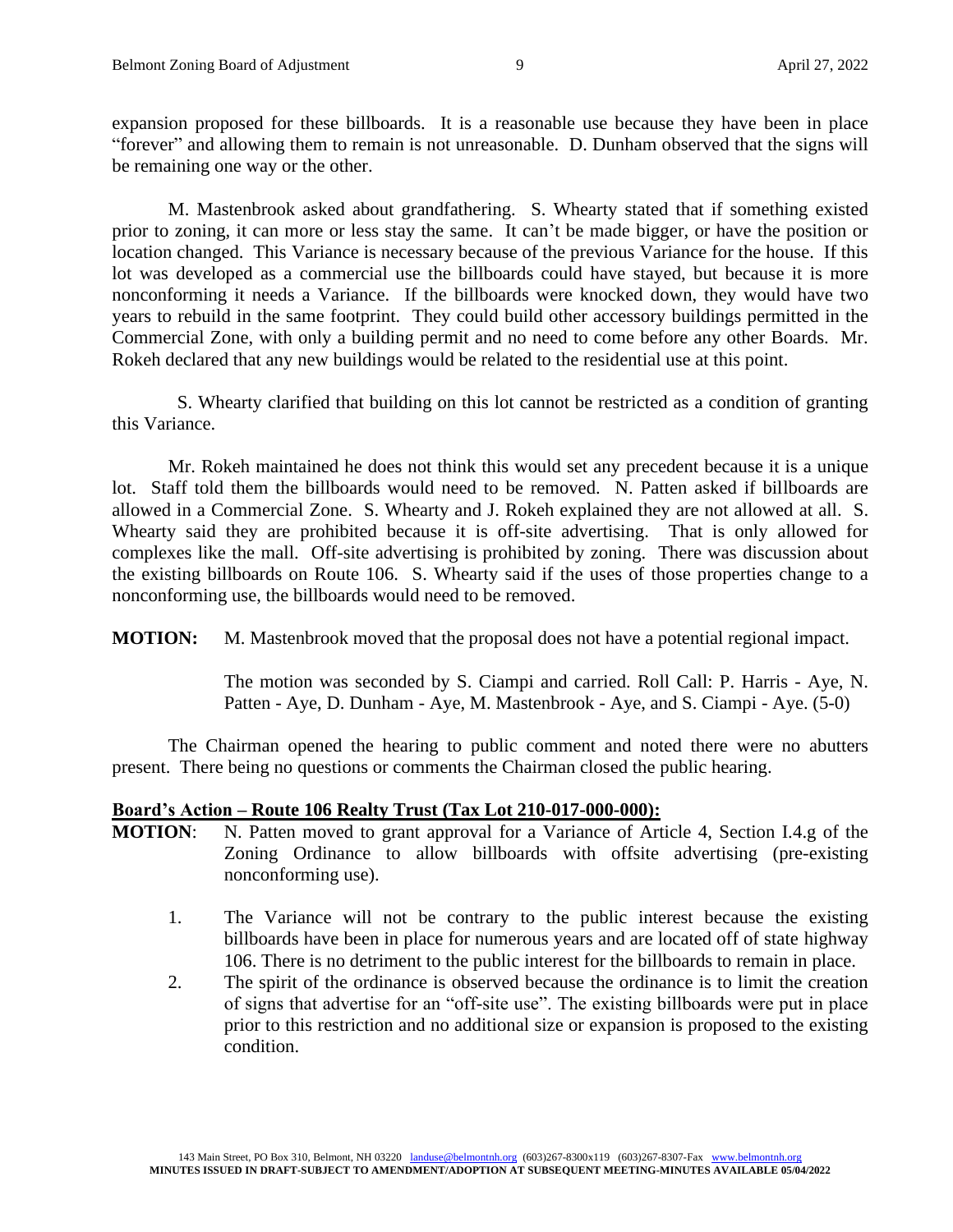- 3. Substantial justice will be done because the owner will be able to leave the existing billboards in place and the construction of the single-family home will be able to move forward.
- 4. The Variance would not diminish the value of surrounding properties because the billboards have been in place for numerous years and leaving them in place is not a detriment to the neighborhood.
- 5. Owing to special conditions of the property, that distinguish it from other properties in the area, denial of the Variance would result in unnecessary hardship because of the following:
	- a. no fair and substantial relationship exists between the general public purpose of the ordinance provision and the specific application of that provision to the property because the purpose of the ordinance is to limit the creation of new signs that advertise an off-site use. This site had the billboards in place prior to the ordinance that limits them. No new signs or expansion of the existing signs is proposed.
		- and
	- b. the proposed use is a reasonable one because the billboards are an existing use that has been in place for numerous years. Allowing them to remain in place unchanged is a reasonable request.
- 6. Additional conditions:
	- A. All representations made by the applicant during the public hearing are incorporated as a condition of this approval.
	- B. The applicant and owner are solely responsible to comply with the approved plan and conditions of approval. Contractors should be sufficiently warned regarding same.
	- C. Approval expires on 4/27/24 if use is not substantially acted on and if an extension is not granted. Approval also expires if use ceases for more than two years.
	- D. No electronic messaging signs shall be added to the billboard.
	- E. Submit final plan sets (3 paper, 1 reduced). Submit one copy for approval prior to submitting all required copies. Make the following changes/corrections:
		- i. Fix overlapping text and contour label font inconsistencies (size, orientation, etc.).

The motion was seconded by D. Dunham and carried. Roll Call: P. Harris - Aye, N. Patten - Aye, D. Dunham - Aye, M. Mastenbrook - Aye, and S. Ciampi - Abstain. (4- 0-1)

**4. Abutters' Hearing – Route 106 Realty Trust:** Request for a Special Exception of Article 5 Table 1 of the Zoning Ordinance for a Contractor's Yard in the "C" Zone. Property is located on Laconia Road, Tax Lot 217-108-000-000, ZBA # 1322Z.

Mr. Jon Rokeh was present for this application.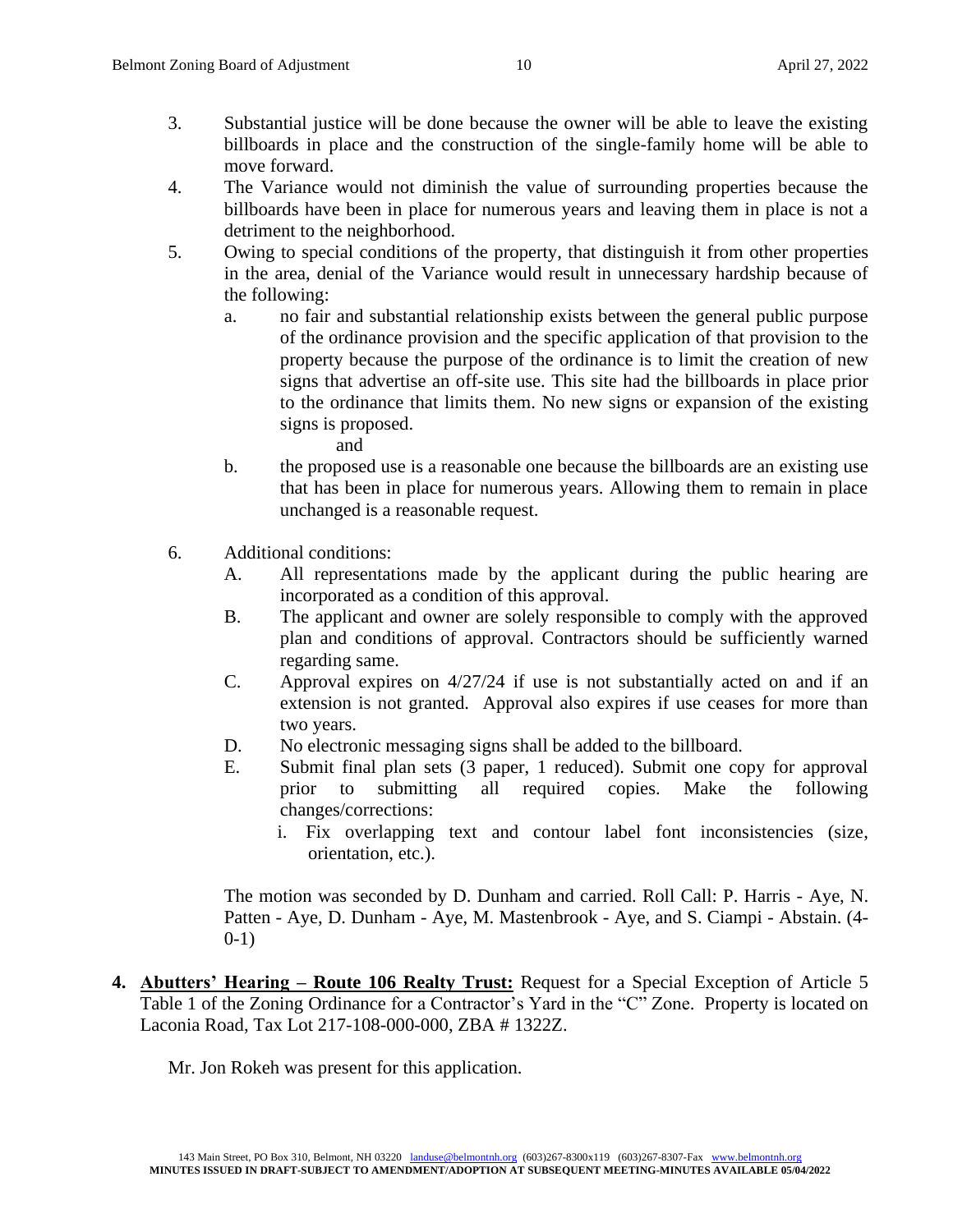Mr. Rokeh explained that this site is an existing gravel parking lot. It has had previous approvals but the most currently approved Site Plan is for a limo service company. Because limos are used off-site, it technically makes this a Contractor's Yard. They store cars that are used off-site. In the Zoning ordinance, a Special Exception is required for this use in the Commercial Zone. In order to complement the Site Plan approval for this lot, the applicant has applied for a Special Exception for the Contractor's Yard use. It is a well-designed site and satisfies the criteria. The proposal is not incompatible with other uses, noises, or fumes. It is compatible with other uses in the area. It is an adequate size. It is designed for everything proposed and then a little bigger. There is plenty of parking, septic, and a well. There is access to state highway Route 106 and driveway permits have been obtained. There will not be an undue amount of traffic. There will be no high traffic generating use. There is a private water and sewer system so it will not overload any municipal systems. There is self-contained drainage. There is no effect on municipal services. The property will not create any safety hazards because the commercial Site Plan will not create any hazards.

The members who viewed the site were: P. Harris, N. Patten, D. Dunham, M. Mastenbrook, and S. Ciampi.

**MOTION:** M. Mastenbrook moved that the proposal does not have a potential regional impact.

The motion was seconded by S. Ciampi and carried. Roll Call: P. Harris - Aye, N. Patten - Aye, D. Dunham - Aye, M. Mastenbrook - Aye, and S. Ciampi - Aye. (5-0)

The Chairman noted the Departmental Responses were no response or no concerns. He read Staff Comments: The applicant came to Planning Board for a Site Plan for a commercial building with associated improvements for a property located in the Commercial Zone. Applicant has presented that the use will be for a limo service which was determined to be classified as a Contractor's Yard. The building will have a small office and garage bays. Limos will be parked on site but no repairs or mechanical work will take place. A Contractor's Yard is permitted by Special Exception in the Commercial Zone.

D. Dunham commented they used to sell Christmas trees there. There are lots of parking spaces proposed. Mr. Rokeh said it is planned that way in case an expansion is needed or in case something happens and the property has a different use in the future. It is better to have it laid out already. If the property needs to be rented or sold, it is more functional with everything in place.

The Chairman opened the hearing to public comment and noted there were no abutters present. There being no questions or comments the Chairman closed the public hearing.

M. Mastenbrook said the 60' x 120' size of the building is substantial. What will be in the building? Mr. Rokeh said the majority is open garage area for the company to fit as many limos as possible inside. The outdoor parking will be for transient use, and there will be a small office and manager's quarters. The owners will live at the site. M. Mastenbrook said there should be no repair work done at the site. Mr. Rokeh said that is correct. There will be no fuel storage and the limos are all serviced at a regional shop.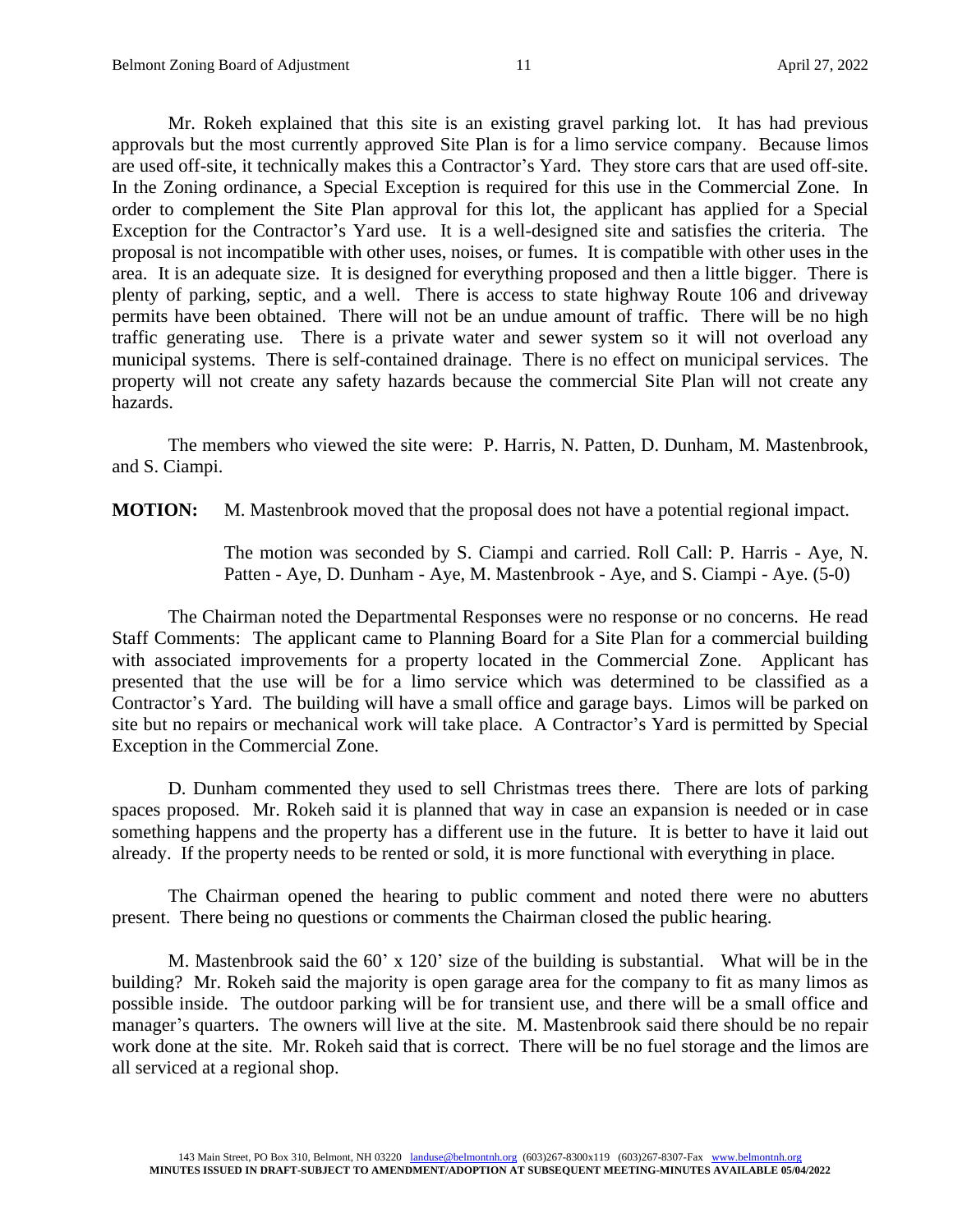# **Board's Action – Route 106 Realty Trust (Tax Lot 217-108-000-000):**

- **MOTION:** M. Mastenbrook moved to grant approval for a Special Exception of Article 5 Table 1 of the Zoning Ordinance for a Contractor's Yard in the "C" Zone.
	- 1. The proposal is specifically authorized as a Special Exception by the ordinance.
	- 2. The proposal satisfies applicable Special Exception criteria set forth in Ordinance Article 13.F does not apply.
	- 3. The proposal is not incompatible to other uses in the area through the creation of noise, fumes, dust, odor, lighting, smoke or other impacts. The proposed commercial use and the associated Contractor's Yard is compatible with other uses along Route 106.
	- 4. The proposed location is of adequate size because the lot is adequately sized to accommodate the proposed use pertaining to the operation of the business. The design has provided adequate parking and the Site Plan has been approved by the Planning Board.
	- 5. The proposal does not create undue traffic congestion or unduly impair vehicular or pedestrian safety. The site is located on Route 106 and all business traffic will enter and exit onto the state highway. The proposal will not create a significant amount of new traffic onto the state highway.
	- 6. The proposal does not overload any existing water, drainage, sewer or other system, nor will there be any significant increase in stormwater runoff onto adjacent property or street. The site is on private septic and well and they have been designed to accommodate the commercial use. The drainage has been designed for the impervious area shown on the site plan with no increases in stormwater runoff.
	- 7. The proposal does not create excessive demand for municipal services and facilities because it has private septic and well.
	- 8. The proposal does not create hazards to the health, safety or general welfare of the public because it is a commercial use proposed in a commercial area along a state highway.
	- 9. Additional conditions:
		- A. All representations made by the applicant during the public hearing are incorporated as a condition of this approval.
		- B. Comply with Aquifer Protection Ordinance.
		- C. The applicant and owner are solely responsible to comply with the approved plan and conditions of approval. Contractors should be sufficiently warned regarding same.
		- D. Approval expires on 4/27/24 if use is not substantially acted on and if an extension is not granted. Approval also expires if use ceases for more than two years.

The motion was seconded by S. Ciampi and carried. Roll Call: P. Harris - Aye, N. Patten - Aye, D. Dunham - Aye, M. Mastenbrook - Aye, and S. Ciampi - Aye. (5-0)

**5. Abutters' Hearing – Alfred Mitchell:** Request for a Special Exception of Article 5 Table 1 of the Zoning Ordinance for a Contractor's Yard in the "C" Zone. Property is located at 28 Corriveau Way, Tax Lot 217-114-000-000, ZBA # 1422Z.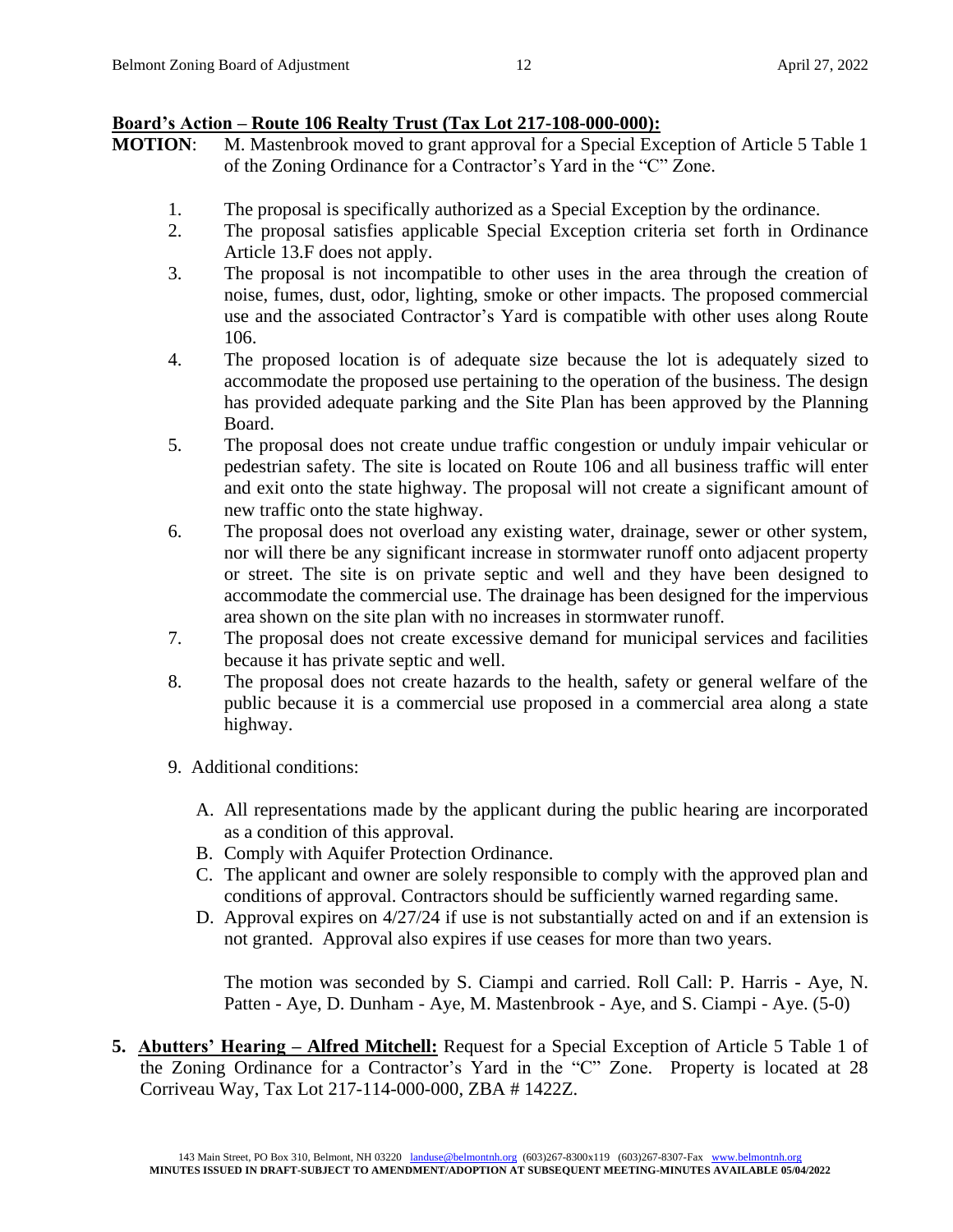Mr. Jon Rokeh was present for this application.

Mr. Rokeh reported that Mr. Mitchell owns this lot and not the Route 106 Realty Trust. It had a trailer with septic and a well. There is a driveway onto Corriveau Way. A commercial development is proposed with the front half as office space and open garage bays in the back, similar to Belmont Business Park. There will be parking for employees, tenants, and visitors. There will be a dumpster. No outdoor storage is proposed. The Contractor's Yard use is appropriate for professions such as plumbers and electricians who have their products stored at the site. In theory it is for items that are used off-site. They are going through the Planning Board Site Plan approval process right now and a lot of concerns have already been addressed. They still need to do the test pits to make sure everything works. The septic is proposed to be in the parking lot out front. They need to have that in place before the final Planning Board approval. They may ask for another continuance. All traffic will use Route 106. The back entrance will be gated 100% of the time and will have no commercial traffic. It will only be used if the Fire Department or an ambulance needs to come in or leave. There is some greenspace on both sides. The Planning Board has been discussing screening for the neighbors. The Special Exception criteria is the same as for the previous application.

 Mr. Rokeh continued that it will be a commercial development on the Route 106 corridor with indoor storage of products. There will be no noise or fumes. It is of adequate size, has an oversized parking area and will not create undue traffic. The State granted a driveway permit onto Route 106. Existing drainage and sewer will not be overloaded. There will be private water and sewer with no excessive municipal demand. People coming and going will access the lot from Route 106. There will be no excessive demand on services. The Corriveau Way access is only for the Fire Department if necessary. There are no hazards and it is designed for all uses in a safe manner.

The members who viewed the site were: P. Harris, N. Patten, D. Dunham, M. Mastenbrook, and S. Ciampi.

**MOTION:** P. Harris moved that the proposal does not have a potential regional impact.

The motion was seconded by M. Mastenbrook and carried. Roll Call: P. Harris - Aye, N. Patten - Aye, D. Dunham - Aye, M. Mastenbrook - Aye, and S. Ciampi - Aye. (5-0)

The Chairman noted the Departmental Responses were no concerns or no response. He read Staff Comments: The applicant came to Planning Board for a Site Plan for a commercial building with associated improvements for a property located in the Commercial Zone. The applicant does not have a specific tenant so he selected a handful of possible uses, one of which is a Contractor's Yard. A Contractor's Yard is permitted by Special Exception in the Commercial Zone. Each tenant will require a Change of Use/Tenant application from the Land Use Office.

The Chairman opened the hearing to public comment.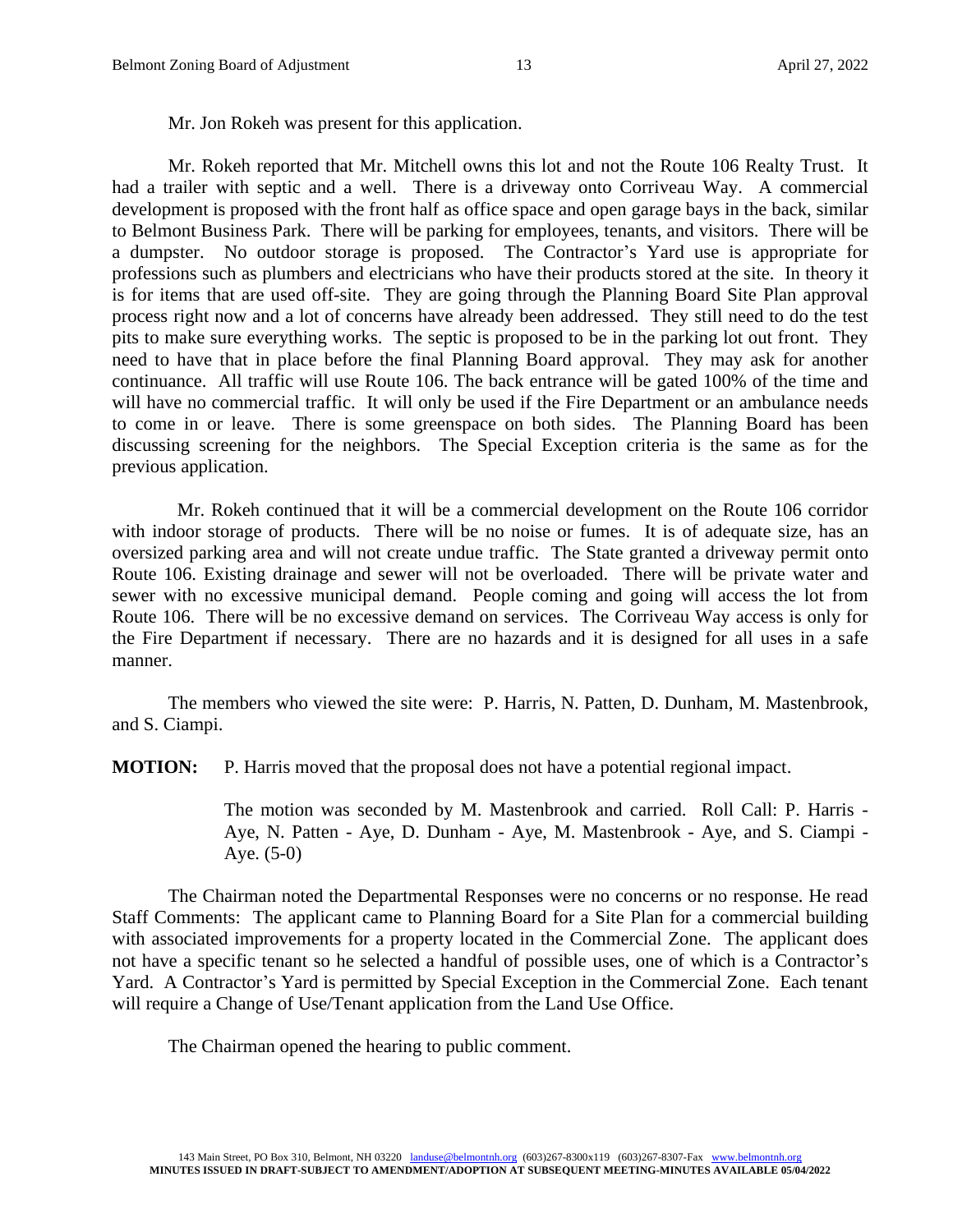Ms. Virginia Lawrence of 30 Corriveau Way said she is concerned about traffic because she has three small children. How will the site only use Route 106 for access? It is a thru-way street. Mr. Rokeh explained there will be a gate with a knox lock for the Corriveau Road access. Only the Fire Department will be able to get through the locked gated. The new entrance will be on Route 106, and is part of the package presented to the Planning Board. There will be no commercial use coming into or out of Corriveau Way. The driveway at Route 106 will always be open. He showed the driveway, parking, and building location on the plan. The building is almost to the setback line but it is within what is allowed. It is better to have the corner next to the Lawrence property, otherwise people will be driving around that side of the building. The other side of the lot has a trailer park, which is a more commercial lot than the Lawrence's lot. Ms. Lawrence asked if the lot will be open or fenced in. Mr. Rokeh answered it would be open.

Mr. Thomas Lawrence of 30 Corriveau Way asked about business hours. Mr. Rokeh said the hours will be from 7 am to 5 pm Monday through Friday and from 8 am to 12 pm Saturdays, which are normal business hours. There won't be room for any outdoor stuff to be done.

Mr. Rokeh said the Planning Board process is continuing and everyone is welcome to come give comment to the Planning Board. Tonight's meeting is only about the Contractor's Yard.

Mr. Brad Corriveau of 67 Dutile Road said he was in attendance to meet his new neighbor. He is concerned about the safety of children in the area. He was pleased Corriveau Way would not be in use for access to and from the property.

M. Mastenbrook commented that Corriveau Way has a lot of residential use and the limo business would have been less intrusive in this area. Part of the requirement for a Special Exception is noise. The type of businesses that will be located here have not been determined. What if there is a small engine repair business with the door open, or someone fixing tractors? All of that noise is brought into a residential area even though the lot is Commercial. The Board does not have a say in what goes in there, but you can't say that noise will not be an effect because it is located on Route 106. It will affect people on the back side of the lot and the wrong business could cause problems. Mr. Rokeh said the limo business chose their lot and the projects were determined because there is already a buyer for the lot for the limo business. Both lots are being developed at the same time because they are close together. They are trying to minimize issues by not having a huge storage area in the back and they have proposed the building in the best location to minimize effects. The site is geared towards people working inside.

S. Whearty confirmed if the proposed Site Plan is approved by the Planning Board, a new Site Plan will not be required for each Change of Use, but a new Change of Tenant form will be required for each new tenant. The Planning Board does put conditions in place for lighting and noise and they have to meet safety standards. The Select Board has a Noise Ordinance as well. There was discussion about enforcement of the Noise Ordinance. Mr. Rokeh maintained they are doing everything they can for indoor uses and not doing things on Corriveau Way to try to minimize as many issues as possible. M. Mastenbrook asked for confirmation that there will be no outdoor storage. Mr. Rokeh said vehicles would not be able to maneuver into the garage if there was outdoor storage.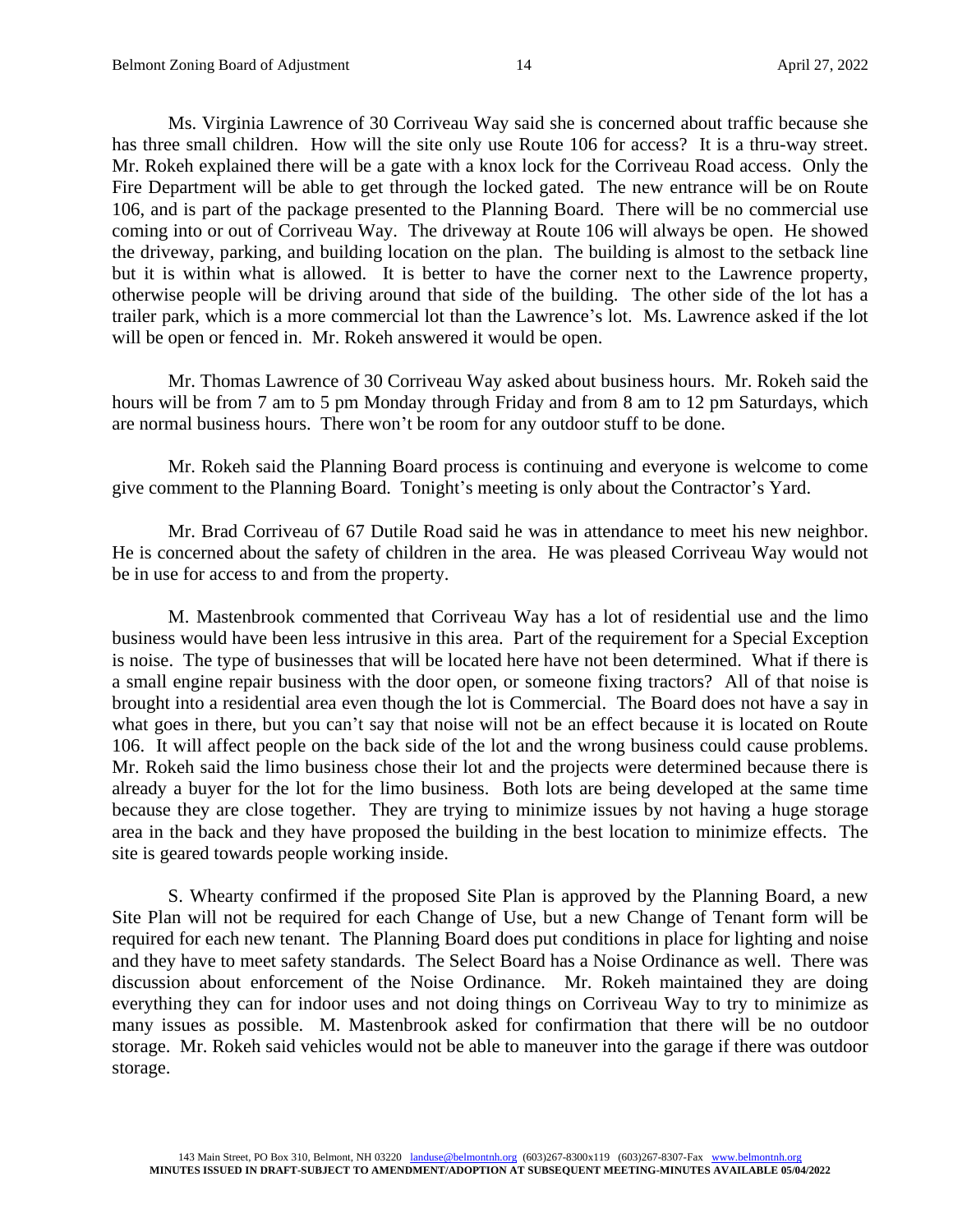S. Whearty read from the Planning Board agenda the types of uses proposed in the Site Plan: Contractor's Yard and commercial building for motor vehicle and trailer service, professional offices, light manufacturing, retail stores and service business. M. Mastenbrook asked what a service business is. Mr. Rokeh said a plumber is an example. Some tenants will have a big garage and a small office and others will store products and have a small office. Many will not even be there most of the day. S. Whearty said the Zoning Ordinance defines a service business as a business that provides service, rather than products, for compensation.

Mr. Rokeh explained that the building is configurable and there can be up to four units, segmented every 25'. They will try to rent the location as a duplex with two tenants. M. Mastenbrook asked if the Planning Board or Zoning Board add conditions for business hours. P. Harris said the Planning Board does that. Mr. Rokeh assured the Board they are not asking for anything other than standard business hours.

Mr. Corriveau has concerns that there are little kids on both sides. It is in a residential area, but it is in the Commercial Zone. Mr. Rokeh commented that this project is benign compared to what is allowable. M. Mastenbrook asserted that he is looking out for health and safety, and impacts on the area to make the best decision. S. Ciampi asked if this proposal is going back before the Planning Board next month. Mr. Rokeh said if they get everything done in time. S. Ciampi encouraged abutters to attend the Planning Board meeting so they can see the conditions businesses will need to abide by. There was discussion that abutters can attend the Planning Board meeting in person, review minutes after the meeting, or there is a Zoom option available for participation.

There being no further questions or comments the Chairman closed the public hearing.

### **Board's Action – Alfred Mitchell (Tax Lot 217-114-000-000):**

**MOTION**: S. Ciampi moved to grant approval for a Special Exception of Article 5 Table 1 of the Zoning Ordinance for a Contractor's Yard in the "C" Zone.

- 1. The proposal is specifically authorized as a Special Exception by the ordinance.
- 2. The proposal satisfies applicable Special Exception criteria set forth in Ordinance Article 13.F does not apply.
- 3. The proposal is not incompatible to other uses in the area through the creation of noise, fumes, dust, odor, lighting, smoke or other impacts. The proposed commercial use and the associated Contractor's Yard is compatible with other uses along Route 106.
- 4. The proposed location is of adequate size because the lot is adequately sized to accommodate all proposed uses pertaining to the operation of the business. The parking lot is oversized to ensure plenty of parking space.
- 5. The proposal does not create undue traffic congestion or unduly impair vehicular or pedestrian safety. The site is located on Route 106 and all business traffic will enter and exit onto the state highway. The proposal will not create a significant amount of new traffic onto the state highway.
- 6. The proposal does not overload any existing water, drainage, sewer or other system, nor will there be any significant increase in stormwater runoff onto adjacent property or street. The site is on private septic and well and they have been designed to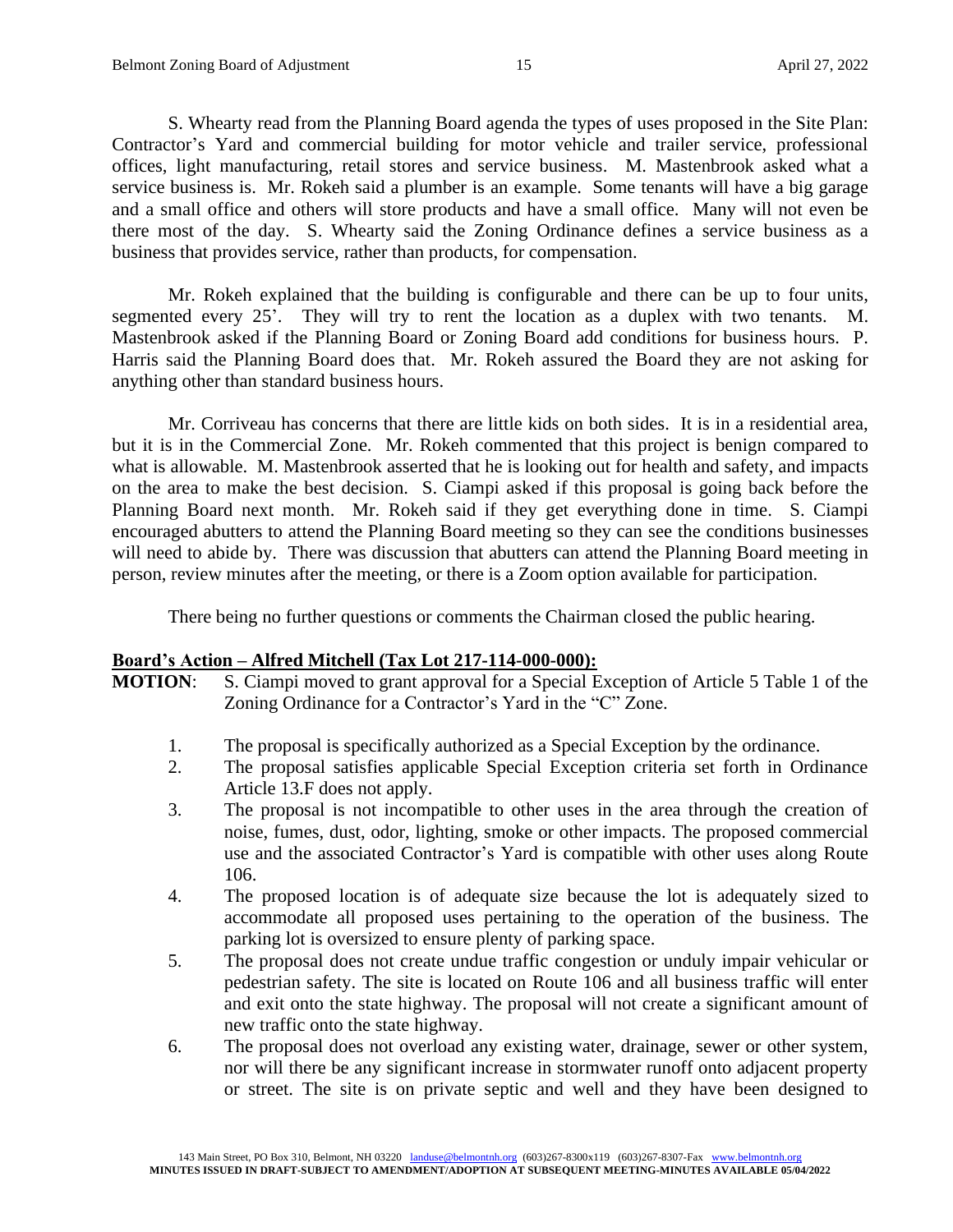accommodate the commercial use. The drainage has been designed for the impervious area shown on the site plan with no increases in stormwater runoff.

- 7. The proposal does not create excessive demand for municipal services and facilities because it has private septic and well.
- 8. The proposal does not create hazards to the health, safety or general welfare of the public because the commercial site plan has been designed to accommodate the proposed uses in a safe manner.
- 9. Additional conditions:
	- A. All representations made by the applicant during the public hearing are incorporated as a condition of this approval.
	- B. The applicant and owner are solely responsible to comply with the approved plan and conditions of approval. Contractors should be sufficiently warned regarding same.
	- C. Approval expires on 4/27/24 if use is not substantially acted on and if an extension is not granted. Approval also expires if use ceases for more than two years.
	- D. Site Plan approval from the Planning Board required.
	- E. No external storage.

The motion was seconded by M. Mastenbrook and carried. Roll Call: P. Harris - Aye, N. Patten - Aye, D. Dunham - Aye, M. Mastenbrook - Aye, and S. Ciampi - Aye. (5- 0)

### **6. Other Business:**

### **A. Board's Action – Minutes of 02/23/2022:**

**MOTION:** On a motion by M. Mastenbrook, seconded by S. Ciampi, it was voted unanimously to accept the minutes of February 23, 2022 as written.

> Roll Call: P. Harris - Aye, N. Patten - Aye, D. Dunham - Aye, M. Mastenbrook - Aye, and S. Ciampi - Aye. (5-0)

### **B. Elections:**

**MOTION:** On a motion by M. Mastenbrook, seconded by S. Ciampi, it was voted unanimously to elect Peter Harris as Chairman and Norma Patten as Vice Chairman.

> Roll Call: P. Harris - Abstain, N. Patten - Abstain, D. Dunham – Aye, M. Mastenbrook - Aye, and S. Ciampi - Aye. (3-0-2)

### **C. Staff Report:**

### **Notifications for Development of Regional Impact:**

S. Whearty shared that the City of Laconia sent a notification that there is an application for 3 apartment buildings with 90 units on Province Street; and the Tilton ZBA sent notification that a building with a height of 59' where 40' is allowed is proposed for the previous Anchorage location on Lake Winnisquam.